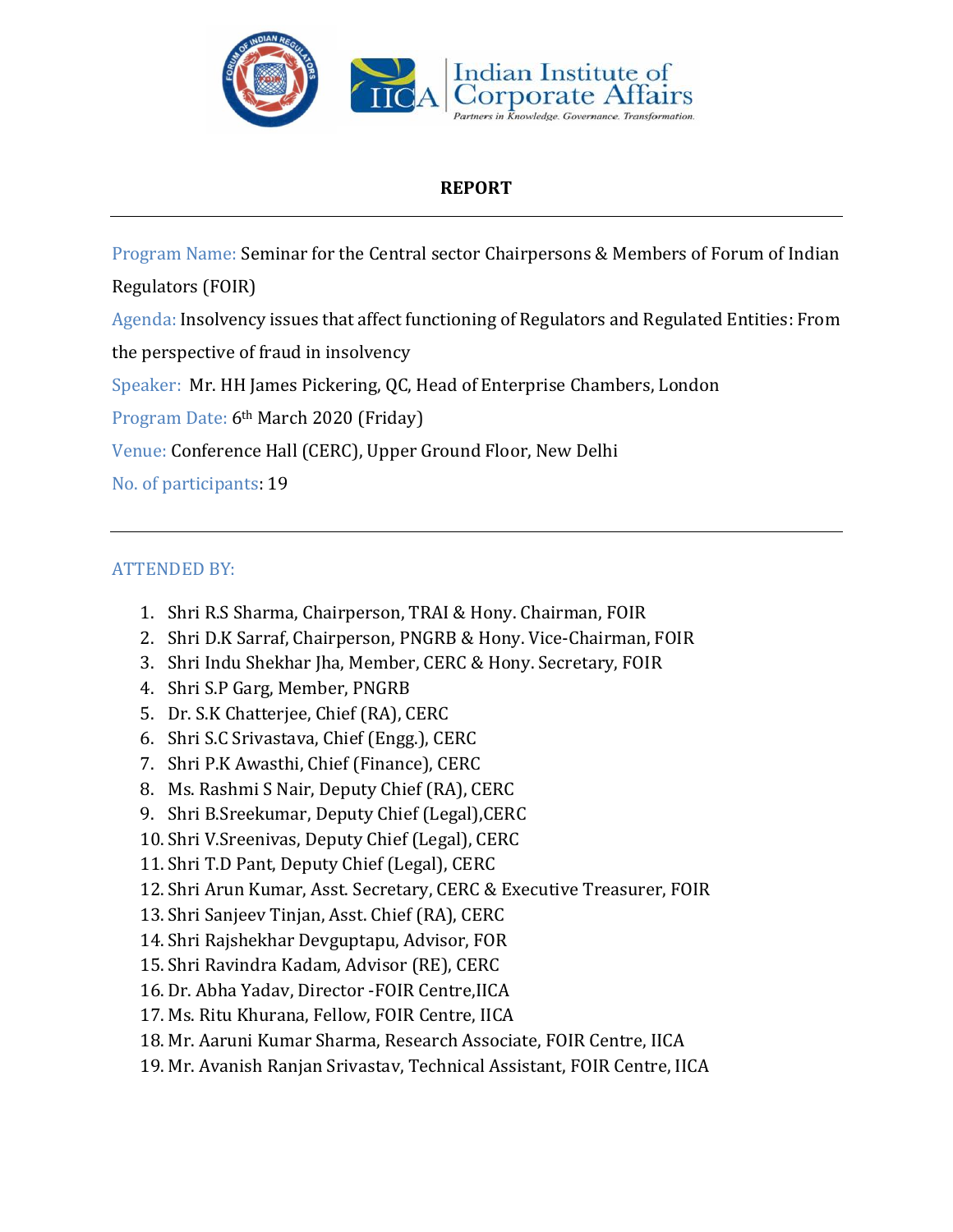

## PROGRAM OUTLINE:

The Forum of Indian Regulators Centre at Indian Institute of Corporate Affairs has successfully conducted a Seminar on "'Insolvency issues that affect functioning of Regulators and Regulated Entities: From the perspective of fraud in insolvency" led by Mr. HH James Pickering, QC, Head of Enterprise Chambers, London for the Central sector Chairpersons & Members of Forum of Indian Regulators (FOIR), followed by an open house discussion . The participants were Chairpersons & Members from different central sector regulatory bodies of TRAI, PNGRB, CERC etc.

## PROGRAM FLOW:

The Seminar was chaired by Dr. R.S Sharma, Chairperson, TRAI & Hony. Chairperson, FOIR and inaugurated with welcome address by Shri Indu Shekhar Jha, Member CERC & Hony. Secretary, FOIR.

The discussion began with a lead talk by Mr. Pickering who shared his experiences with respect to insolvency cases at England investigated by him. He explained the scenarios of fraud in insolvency matters and the problems faced by insolvency professionals in fetching information during the insolvency proceedings. He elaborated examples of frauds by the Corporate debtors, sharing incorrect data on their assets & its impact on the creditors dependent on their share in the insolvency cases.

Mr. Pickering also shared series of case-based experiences, theoretical examination of various sections of the insolvency laws and a comparative analysis of the structure of Indian and English laws with respect to insolvency & bankruptcy legislation. Mr. Pulkit Deora, advocate, who works closely with Mr. Pickering at Enterprise Chambers also threw light on the Indian insolvency laws with respect to information sharing & timelines for the insolvency resolution process.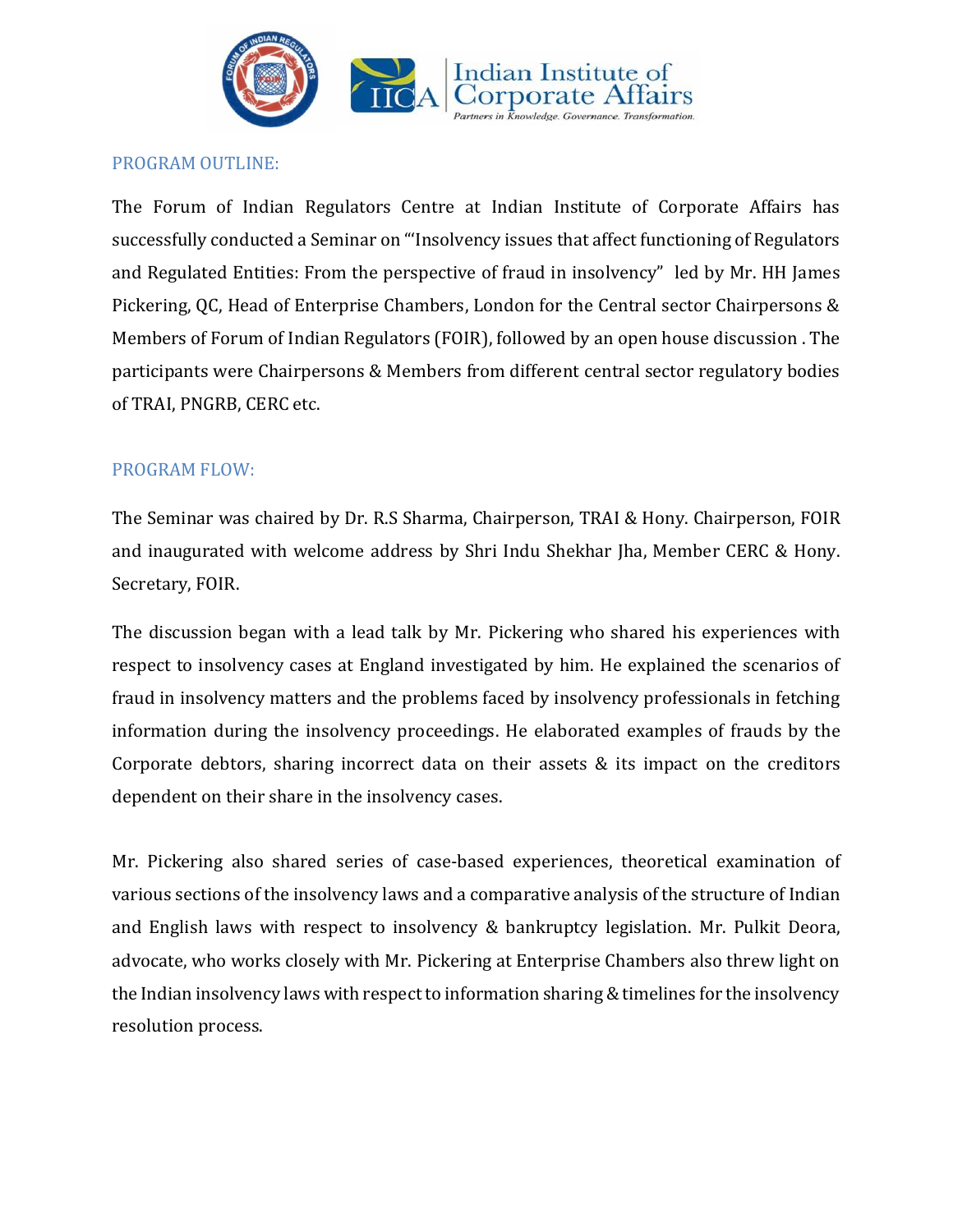

The session was fruitful and worthwhile for the participants as Mr. Pickering in his talk, focused on the importance of information in insolvency cases and the role of regulators in sharing data, in order to provide easy access to information, to the insolvency professionals during their proceedings, for the recovery of assets of the corporate debtor for the overall benefit of the creditors and the economy as a whole.

The regulators were given an insight about the regulatory importance that can play an important role in facilitating and assisting the Insolvency professionals.

The talk was followed by an open house discussion with the central sector regulators. The Participants showed great interest and questions from the participants were answered by Mr. Pickering with great enthusiasm. Some of the questions raised by Dr. R.S. Sharma and other participants were with respect to the role of regulators in helping the insolvency professionals for speedy recovery of undervalued assets, to which Mr. Pickering elaborated the benefits of data sharing by the regulatory bodies which could contribute as a reliable source of information for the purpose of valuation of assets during insolvency proceedings. The participants appreciated the FOIR Secretariat & IICA for organizing the seminar & appreciated the program's content and faculty.

The Seminar ended with a vote of thanks by Dr. Abha Yadav, Director- FOIR Centre (IICA) and Head, School of Competition Law and Market Regulations.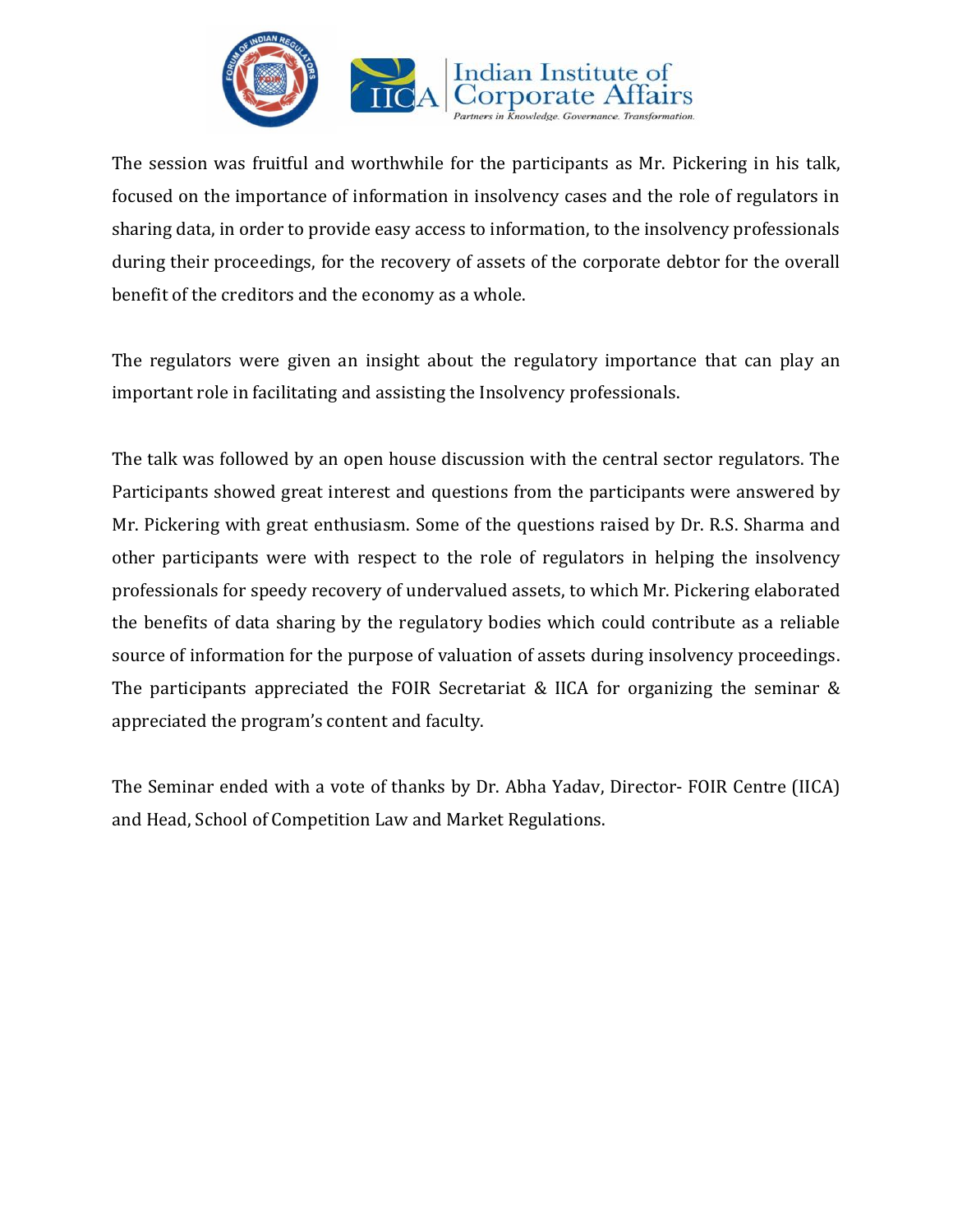

IMAGES: Discussion with HH James Pickering & Chairpersons & Members of Central Sector regulators